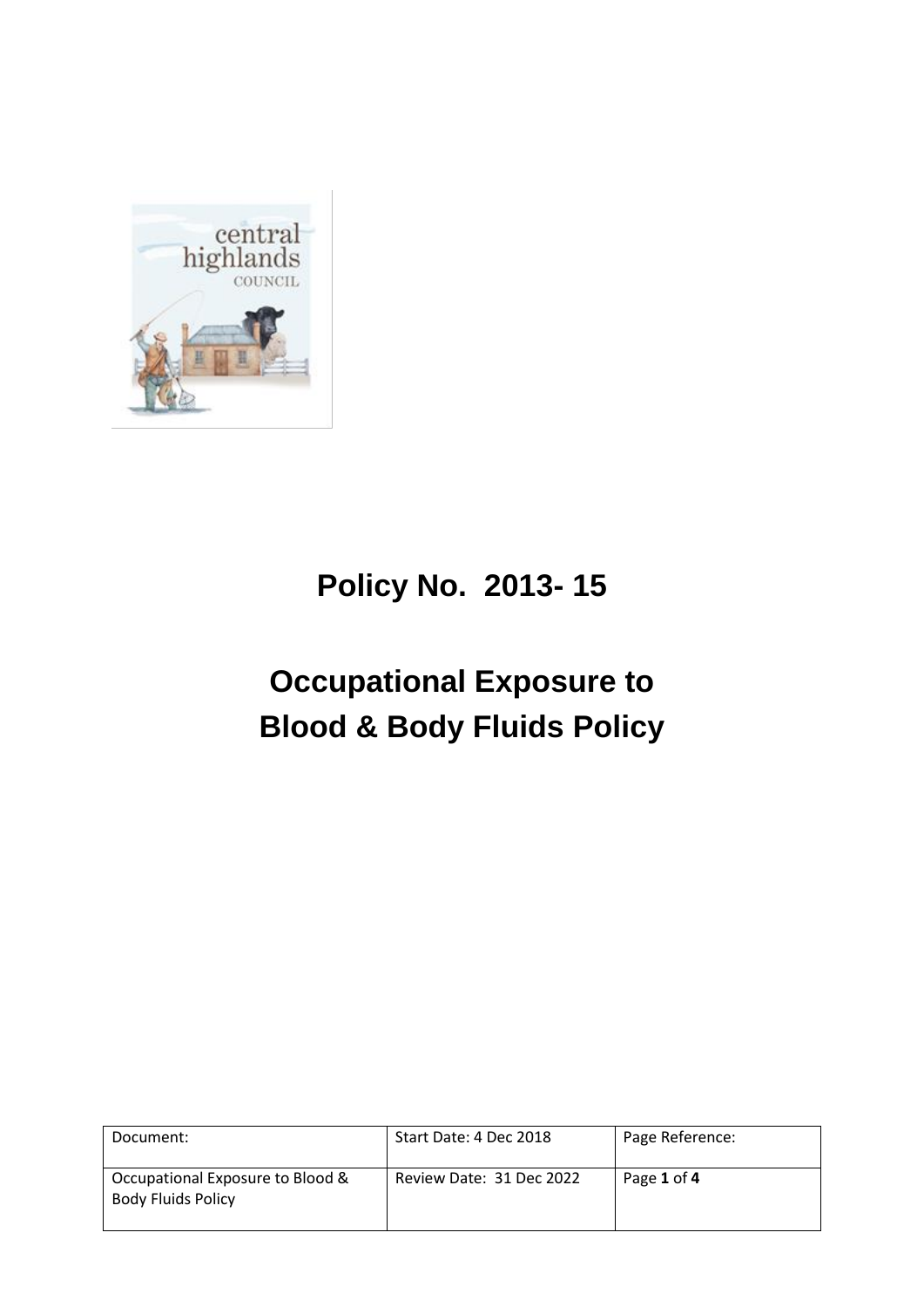#### **1. Background**

Central Highlands Council has a responsibility, as far as reasonably practicable, to eliminate risks to health and safety, and if it is not reasonably practicable to eliminate risks to health and safety, to minimise those risks as far as is reasonably practicable, as stated in Section 19 of the Work Health & Safety Act, 2012 (The Act).

Central Highlands Council must, as far as is reasonably practicable, provide and maintain a safe work environment with safe systems of work, and plant and substances maintained in a safe condition.

Several diseases can be transmitted from an infected person to an employee by accidental exposure to blood and other body substances. This policy is concerned with blood borne diseases as follows:-

- HIV/AIDS
- hepatitis B
- hepatitis C

## **2. Application**

This policy applies in all workplaces in relation to occupational exposure incidents involving employees.

#### **3. Policy**

- 3.1 Central Highlands Council is committed to ensure that working environments, equipment and systems of work are designed to prevent occupational exposure incidents in the workplace.
- 3.2 All exposures to blood and body substances shall be reported immediately to the Supervisor or Manager.
- 3.3 Supervisors/Managers shall ensure that the employee consults with a Medical Practitioner for review, blood testing and counselling, (where relevant) as soon as possible.

| Document:                                                     | Start Date: 4 Dec 2018   | Page Reference: |
|---------------------------------------------------------------|--------------------------|-----------------|
| Occupational Exposure to Blood &<br><b>Body Fluids Policy</b> | Review Date: 31 Dec 2022 | Page 2 of 4     |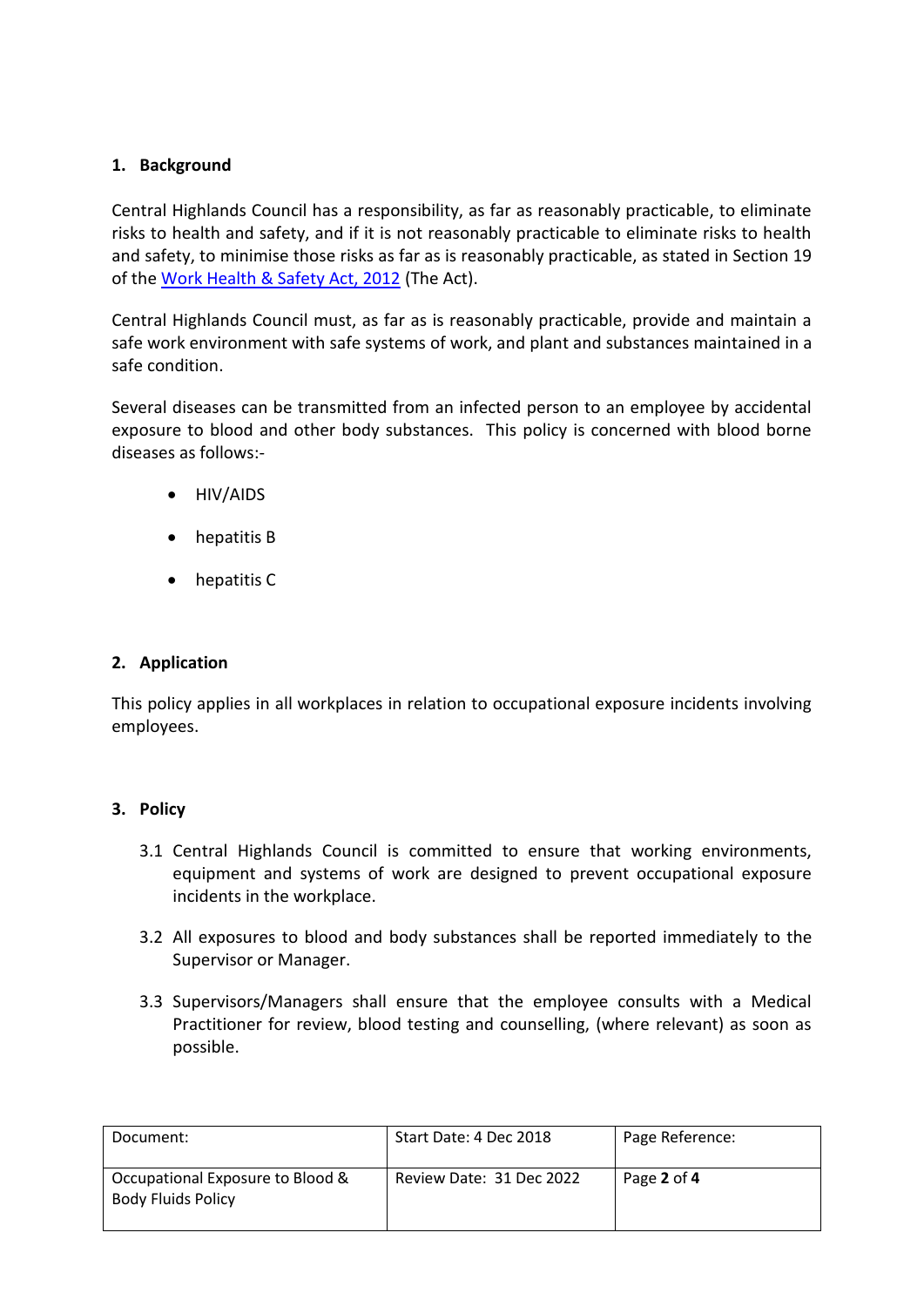- 3.4 If identifiable, the Source person shall also be evaluated. Explicit and informed consent of the individual must be obtained and pre and post test counselling arranged for the individual.
- 3.5 Confidentiality shall be maintained.
- 3.6 All Council workplaces shall develop and implement procedures relevant to their own environments to manage occupational exposures.

### **4. Responsibilities**

#### **Managers**

- 4.1. Managers/supervisors shall ensure that the employee's exposure site has been cleansed thoroughly as appropriate.
- 4.2. Managers/supervisors shall ensure that the employee has consulted a Medical Practitioner and that blood has been taken from the employee if applicable.
- 4.3. Managers/supervisors shall investigate whether a known source individual is involved and if so, consult a Medical Practitioner to arrange blood to be taken from the source individual. This must include gaining explicit and informed consent of the individual and arranging pre and post test counselling for the individual.
- 4.4. Managers/supervisors shall ensure that follow up counselling processes are in place for the employee.
- 4.5. Managers/supervisors shall conduct an investigation and complete the Incident Report form.

#### **Employees**

- 4.6. Employees shall report any occupational exposure incident to the relevant manager/supervisor as soon as practicable and complete the Council's Incident Report Form.
- 4.7. Employees shall initiate first aid action as appropriate e.g. wash area.
- 4.8. Employees shall consult Medical Practitioner or Approved Health Care Worker for assessment of incident, blood testing and follow up counselling as appropriate.

| Document:                                                     | Start Date: 4 Dec 2018   | Page Reference: |
|---------------------------------------------------------------|--------------------------|-----------------|
| Occupational Exposure to Blood &<br><b>Body Fluids Policy</b> | Review Date: 31 Dec 2022 | Page 3 of 4     |